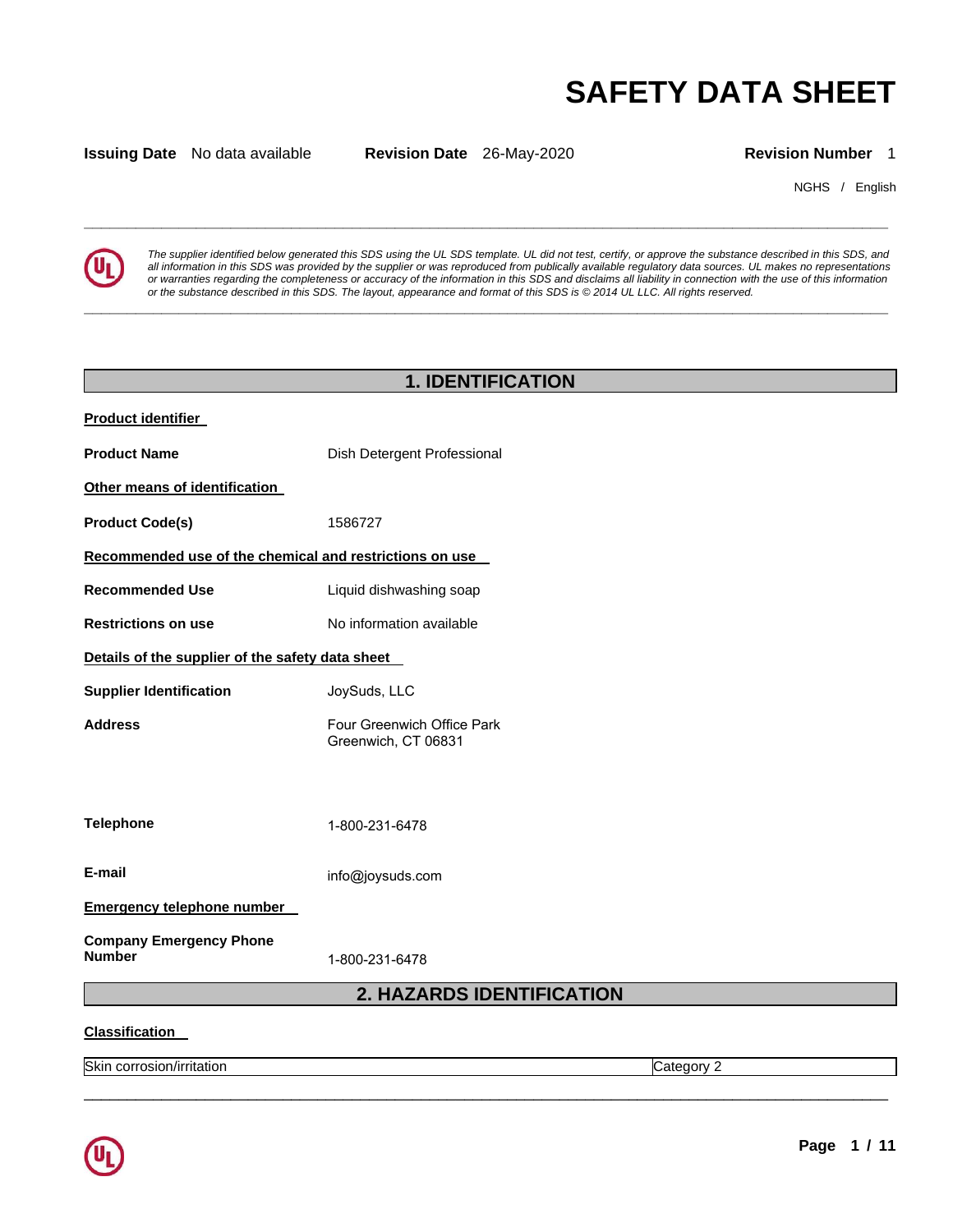| Serious eye damage/eye irritation                | Categor    |
|--------------------------------------------------|------------|
| Skin sensitization                               | Categor    |
| Specific target organ toxicity (single exposure) | ∵ateɑorv:ّ |

**Appearance** Yellow **Physical state** Liquid **Odor** Pleasant

**GHS Label elements, including precautionary statements** 

**Danger** 

## **Hazard statements**

Causes skin irritation Causes serious eye damage May cause an allergic skin reaction May cause damage to organs



#### **Precautionary Statements - Prevention**

Wash face, hands and any exposed skin thoroughly after handling Contaminated work clothing must not be allowed out of the workplace Do not breathe dust/fume/gas/mist/vapors/spray Do not eat, drink or smoke when using this product Wear protective gloves/eye protection/face protection **Precautionary Statements - Response** Specific treatment (see supplemental first aid instructions on this label) IF exposed or concerned: Call a POISON CENTER or doctor **Eyes**

IF IN EYES: Rinse cautiously with water for several minutes. Remove contact lenses, if present and easy to do. Continue rinsing Immediately call a POISON CENTER or doctor

\_\_\_\_\_\_\_\_\_\_\_\_\_\_\_\_\_\_\_\_\_\_\_\_\_\_\_\_\_\_\_\_\_\_\_\_\_\_\_\_\_\_\_\_\_\_\_\_\_\_\_\_\_\_\_\_\_\_\_\_\_\_\_\_\_\_\_\_\_\_\_\_\_\_\_\_\_\_\_\_\_\_\_\_\_\_\_\_\_\_\_\_\_

### **Skin**

IF ON SKIN: Wash with plenty of water and soap Take off contaminated clothing and wash it before reuse If skin irritation or rash occurs: Get medical advice/attention

## **Precautionary Statements - Storage**

Store locked up

## **Precautionary Statements - Disposal**

Dispose of contents/container to an approved waste disposal plant

#### **Other information**

May be harmful if swallowed. Toxic to aquatic life. Harmful to aquatic life with long lasting effects.

#### **Unknown acute toxicity** 20.35 % of the mixture consists of ingredient(s) of unknown toxicity

0 % of the mixture consists of ingredient(s) of unknown acute oral toxicity

20.35 % of the mixture consists of ingredient(s) of unknown acute dermal toxicity

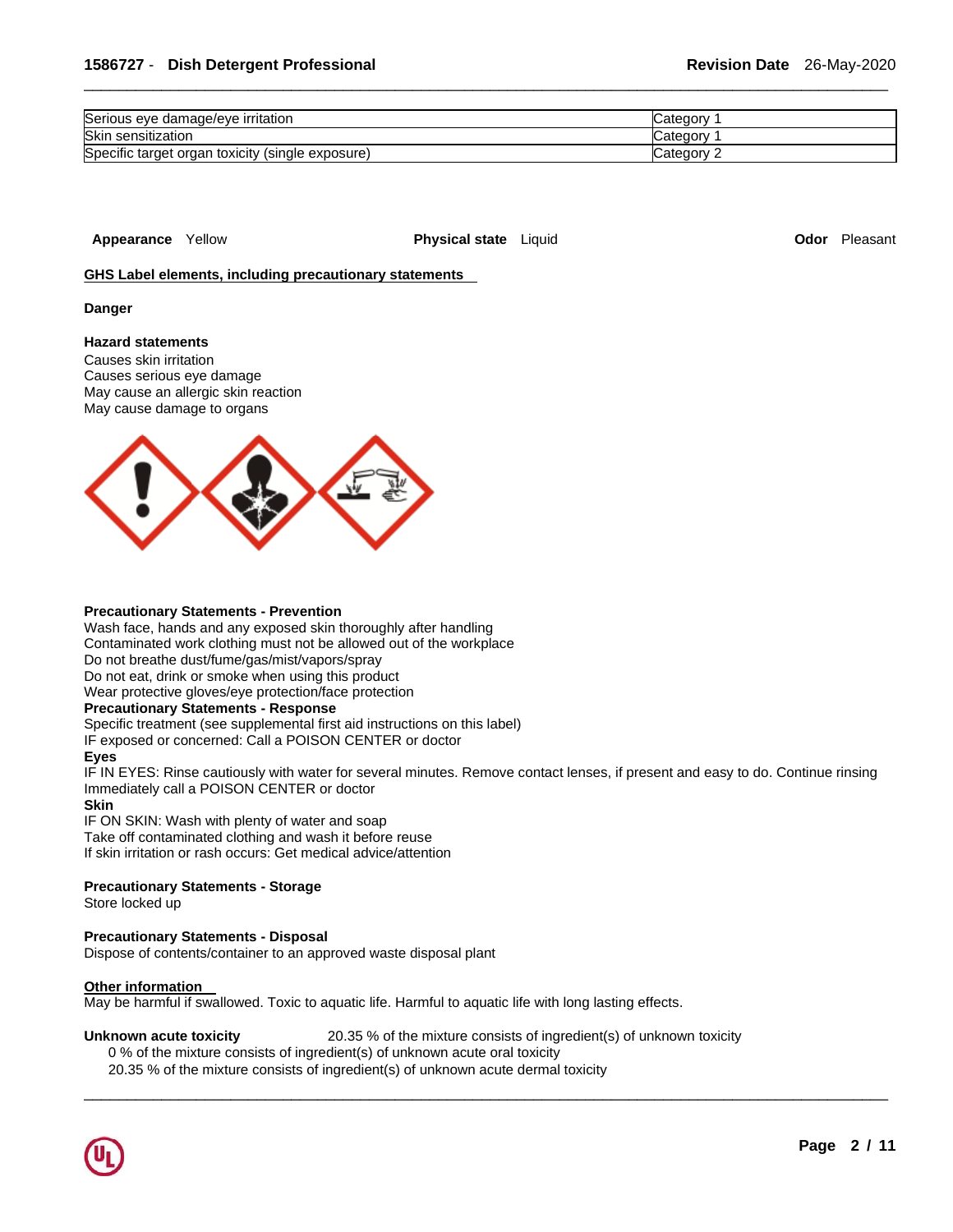20.35 % of the mixture consists of ingredient(s) of unknown acute inhalation toxicity (gas)

20.35 % of the mixture consists of ingredient(s) of unknown acute inhalation toxicity (vapor)

17.85 % of the mixture consists of ingredient(s) of unknown acute inhalation toxicity (dust/mist)

## **3. COMPOSITION/INFORMATION ON INGREDIENTS**

\_\_\_\_\_\_\_\_\_\_\_\_\_\_\_\_\_\_\_\_\_\_\_\_\_\_\_\_\_\_\_\_\_\_\_\_\_\_\_\_\_\_\_\_\_\_\_\_\_\_\_\_\_\_\_\_\_\_\_\_\_\_\_\_\_\_\_\_\_\_\_\_\_\_\_\_\_\_\_\_\_\_\_\_\_\_\_\_\_\_\_\_\_

## **Substance**

Not applicable.

## **Mixture**

| Chemical name                                               | CAS No.    | Weight-%  | <b>Hazardous Material</b><br><b>Information Review Act</b><br>registry number (HMIRA<br>registry $#$ ) | Date HMIRA filed and<br>date exemption granted<br>(if applicable) |
|-------------------------------------------------------------|------------|-----------|--------------------------------------------------------------------------------------------------------|-------------------------------------------------------------------|
| Sulfuric acid,<br>mono-C10-16-alkyl<br>esters, sodium salts | 68585-47-7 | $10 - 35$ |                                                                                                        |                                                                   |
| Lauramine oxide                                             | 1643-20-5  | 3 - 15    |                                                                                                        |                                                                   |
| Sodium laureth sulfate                                      | 9004-82-4  | $3 - 10$  |                                                                                                        |                                                                   |
| Ethanol                                                     | 64-17-5    | - 5       |                                                                                                        |                                                                   |

## **4. FIRST AID MEASURES**

## **Description of first aid measures**

| <b>General advice</b><br><b>Inhalation</b>                                 | Immediate medical attention is required. Show this safety data sheet to the doctor in<br>attendance.<br>Remove to fresh air. Get medical attention immediately if symptoms occur. IF exposed or<br>concerned: Get medical advice/attention.                            |  |
|----------------------------------------------------------------------------|------------------------------------------------------------------------------------------------------------------------------------------------------------------------------------------------------------------------------------------------------------------------|--|
| Eye contact                                                                | Get immediate medical advice/attention. Rinse immediately with plenty of water, also under<br>the eyelids, for at least 15 minutes. Remove contact lenses, if present and easy to do.<br>Continue rinsing. Keep eye wide open while rinsing. Do not rub affected area. |  |
| <b>Skin contact</b>                                                        | Wash off immediately with soap and plenty of water for at least 15 minutes. May cause an<br>allergic skin reaction. If symptoms persist, call a physician.                                                                                                             |  |
| Ingestion                                                                  | Clean mouth with water and drink afterwards plenty of water. Never give anything by mouth<br>to an unconscious person. Do NOT induce vomiting. Call a physician.                                                                                                       |  |
| Self-protection of the first aider                                         | Avoid contact with skin, eyes or clothing. Wear personal protective clothing (see section 8).                                                                                                                                                                          |  |
| Most important symptoms and effects, both acute and delayed                |                                                                                                                                                                                                                                                                        |  |
| <b>Symptoms</b>                                                            | Burning sensation. Itching. Rashes. Hives.                                                                                                                                                                                                                             |  |
| Indication of any immediate medical attention and special treatment needed |                                                                                                                                                                                                                                                                        |  |
| Note to physicians                                                         | May cause sensitization in susceptible persons. Treat symptomatically.                                                                                                                                                                                                 |  |

## \_\_\_\_\_\_\_\_\_\_\_\_\_\_\_\_\_\_\_\_\_\_\_\_\_\_\_\_\_\_\_\_\_\_\_\_\_\_\_\_\_\_\_\_\_\_\_\_\_\_\_\_\_\_\_\_\_\_\_\_\_\_\_\_\_\_\_\_\_\_\_\_\_\_\_\_\_\_\_\_\_\_\_\_\_\_\_\_\_\_\_\_\_ **5. FIRE-FIGHTING MEASURES**

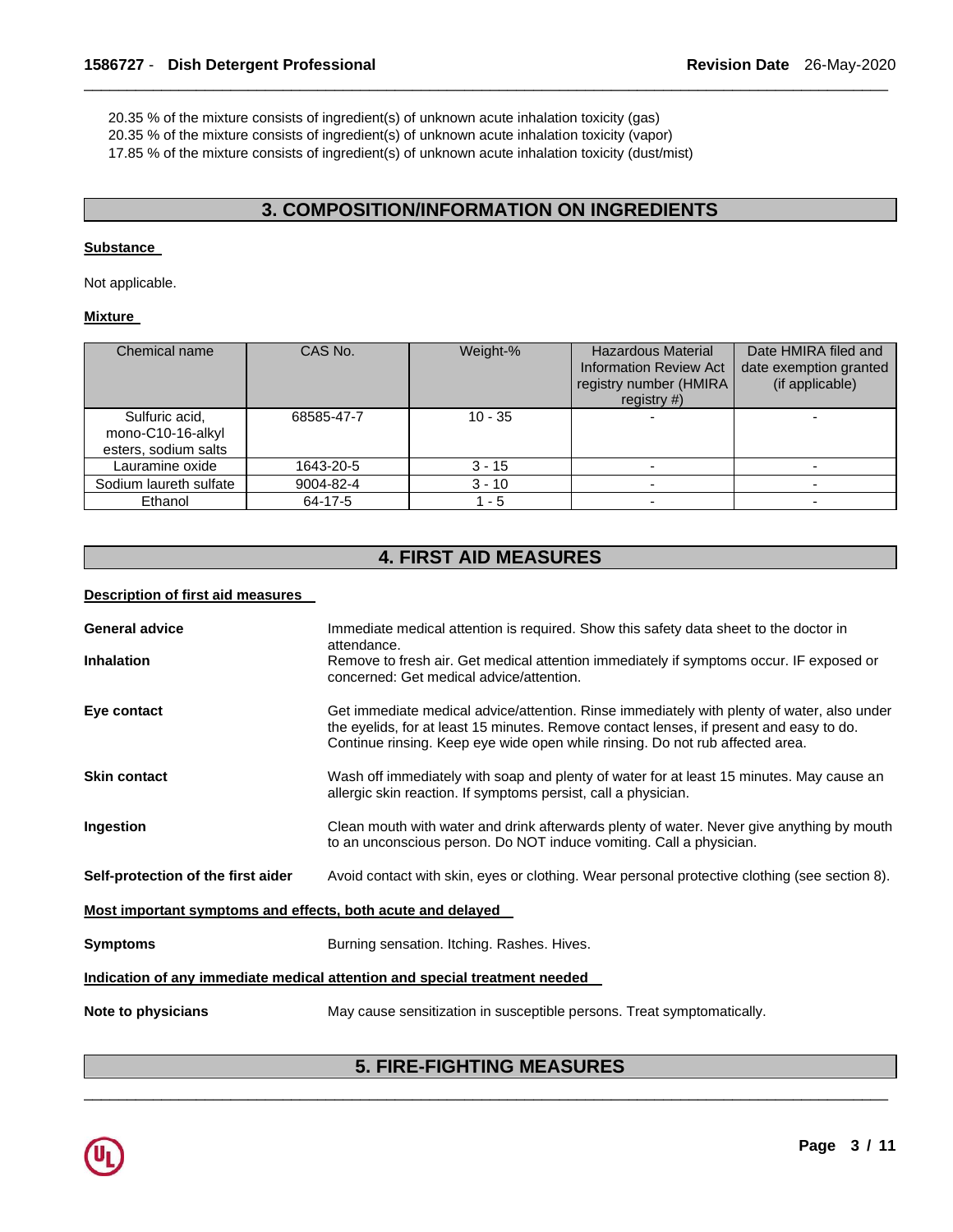| <b>Suitable Extinguishing Media</b>                                                                              | Use extinguishing measures that are appropriate to local circumstances and the<br>surrounding environment.                            |
|------------------------------------------------------------------------------------------------------------------|---------------------------------------------------------------------------------------------------------------------------------------|
| <b>Large Fire</b>                                                                                                | CAUTION: Use of water spray when fighting fire may be inefficient.                                                                    |
| Unsuitable extinguishing media                                                                                   | Do not scatter spilled material with high pressure water streams.                                                                     |
| Specific hazards arising from the<br>chemical                                                                    | Product is or contains a sensitizer. May cause sensitization by skin contact.                                                         |
| <b>Hazardous Combustion Products</b>                                                                             | Carbon oxides.                                                                                                                        |
| <b>Explosion Data</b><br><b>Sensitivity to Mechanical Impact None.</b><br><b>Sensitivity to Static Discharge</b> | None.                                                                                                                                 |
| Special protective equipment for<br>fire-fighters                                                                | Firefighters should wear self-contained breathing apparatus and full firefighting turnout<br>gear. Use personal protection equipment. |

## **6. ACCIDENTAL RELEASE MEASURES**

## **Personal precautions, protective equipment and emergency procedures**

| <b>Personal precautions</b>                          | Avoid contact with skin, eyes or clothing. Use personal protective equipment as required.<br>Ensure adequate ventilation. Evacuate personnel to safe areas. Keep people away from<br>and upwind of spill/leak. |
|------------------------------------------------------|----------------------------------------------------------------------------------------------------------------------------------------------------------------------------------------------------------------|
| <b>Other Information</b>                             | Refer to protective measures listed in Sections 7 and 8.                                                                                                                                                       |
| Methods and material for containment and cleaning up |                                                                                                                                                                                                                |
| <b>Methods for containment</b>                       | Prevent further leakage or spillage if safe to do so.                                                                                                                                                          |
| Methods for cleaning up                              | Dam up. Soak up with inert absorbent material. Pick up and transfer to properly labeled<br>containers.                                                                                                         |

## **7. HANDLING AND STORAGE**

## **Precautions for safe handling Advice on safe handling** Handle in accordance with good industrial hygiene and safety practice. Avoid contact with skin, eyes or clothing. Do not eat, drink or smoke when using this product. Ensure adequate ventilation. In case of insufficient ventilation, wear suitable respiratory equipment. Take off contaminated clothing and wash before reuse. **Conditions for safe storage, including any incompatibilities Storage Conditions** Keep containers tightly closed in a dry, cool and well-ventilated place. Store locked up.

\_\_\_\_\_\_\_\_\_\_\_\_\_\_\_\_\_\_\_\_\_\_\_\_\_\_\_\_\_\_\_\_\_\_\_\_\_\_\_\_\_\_\_\_\_\_\_\_\_\_\_\_\_\_\_\_\_\_\_\_\_\_\_\_\_\_\_\_\_\_\_\_\_\_\_\_\_\_\_\_\_\_\_\_\_\_\_\_\_\_\_\_\_

Keep out of the reach of children.

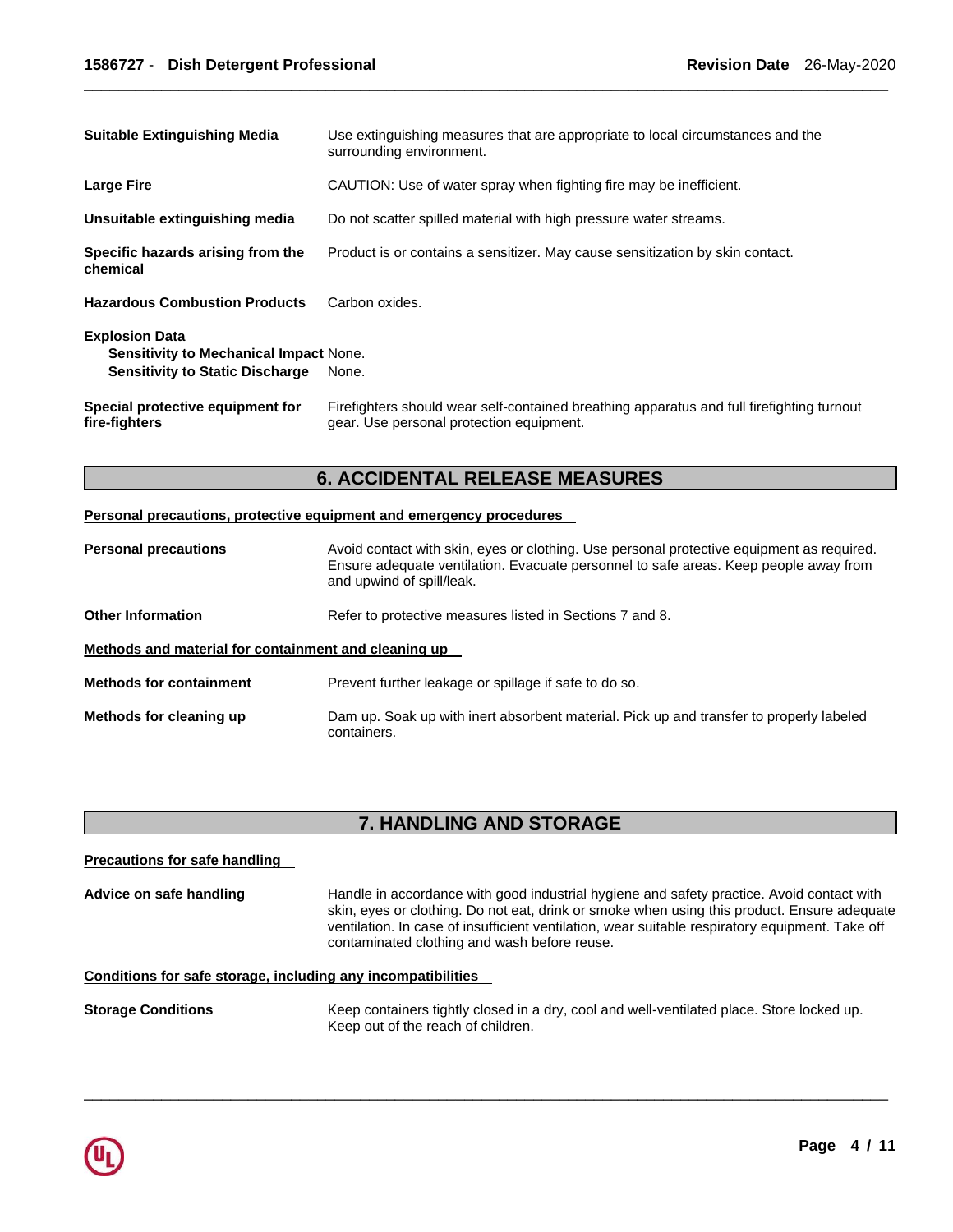## **8. EXPOSURE CONTROLS/PERSONAL PROTECTION**

\_\_\_\_\_\_\_\_\_\_\_\_\_\_\_\_\_\_\_\_\_\_\_\_\_\_\_\_\_\_\_\_\_\_\_\_\_\_\_\_\_\_\_\_\_\_\_\_\_\_\_\_\_\_\_\_\_\_\_\_\_\_\_\_\_\_\_\_\_\_\_\_\_\_\_\_\_\_\_\_\_\_\_\_\_\_\_\_\_\_\_\_\_

### **Control parameters**

#### **Exposure Limits** .

| Chemical name |                             | <b>ACGIH TLV</b> |                         | <b>OSHA PEL</b>                      |  | NIOSH IDLH                  |  |
|---------------|-----------------------------|------------------|-------------------------|--------------------------------------|--|-----------------------------|--|
| Ethanol       |                             | TWA: 1000 ppm    |                         | TWA: 1000 ppm                        |  | IDLH: 3300 ppm 10% LEL      |  |
| 64-17-5       |                             |                  |                         | TWA: 1900 mg/m <sup>3</sup>          |  | TWA: 1000 ppm               |  |
|               |                             |                  |                         | (vacated) TWA: 1000 ppm              |  | TWA: 1900 mg/m <sup>3</sup> |  |
|               |                             |                  |                         | (vacated) TWA: $1900 \text{ mg/m}^3$ |  |                             |  |
| Chemical name | Alberta                     |                  | <b>British Columbia</b> | Ontario TWAEV                        |  | Quebec                      |  |
| Ethanol       | TWA: 1000 ppm               | STEL: 1000 ppm   |                         | STEL: 1000 ppm                       |  | STEL: 1000 ppm              |  |
| 64-17-5       | TWA: 1880 mg/m <sup>3</sup> |                  |                         |                                      |  |                             |  |

**Other Exposure Guidelines** Vacated limits revoked by the Court of Appeals decision in AFL-CIO v. OSHA, 965 F.2d 962 (11th Cir., 1992). See section 15 for national exposure control parameters.

### **Appropriate engineering controls**

| Showers              |
|----------------------|
| Eyewash stations     |
| Ventilation systems. |
|                      |

### **Individual protection measures, such as personal protective equipment**

| Eye/face protection                   | Tight sealing safety goggles.                                                                                                                                                                                             |
|---------------------------------------|---------------------------------------------------------------------------------------------------------------------------------------------------------------------------------------------------------------------------|
| <b>Hand protection</b>                | Wear suitable gloves. Impervious gloves.                                                                                                                                                                                  |
| Skin and body protection              | Wear suitable protective clothing. Long sleeved clothing.                                                                                                                                                                 |
| <b>Respiratory protection</b>         | No protective equipment is needed under normal use conditions. If exposure limits are<br>exceeded or irritation is experienced, ventilation and evacuation may be required.                                               |
| <b>General hygiene considerations</b> | Handle in accordance with good industrial hygiene and safety practice. Avoid contact with<br>skin, eyes or clothing. Wear suitable gloves and eye/face protection. Do not eat, drink or<br>smoke when using this product. |

## **9. PHYSICAL AND CHEMICAL PROPERTIES**

\_\_\_\_\_\_\_\_\_\_\_\_\_\_\_\_\_\_\_\_\_\_\_\_\_\_\_\_\_\_\_\_\_\_\_\_\_\_\_\_\_\_\_\_\_\_\_\_\_\_\_\_\_\_\_\_\_\_\_\_\_\_\_\_\_\_\_\_\_\_\_\_\_\_\_\_\_\_\_\_\_\_\_\_\_\_\_\_\_\_\_\_\_

## **Information on basic physical and chemical properties**

| <b>Physical state</b> | Liquid         |  |
|-----------------------|----------------|--|
| Appearance            | Yellow         |  |
| Odor                  | Pleasant       |  |
| Color                 | No information |  |
| <b>Odor Threshold</b> | No information |  |
|                       |                |  |

**Property**<br> **Property**<br> **PH**<br> **PH**<br> **PH Melting / freezing point No data available None known Boiling point / boiling range** <br> **No data available <br>
No data available None known**<br>
No data available **None known Evaporation Rate No data available None known Flammability (solid, gas)** No data available None known

# available available

 $\overline{7.1 - 9.9}$ <br>No data available **Flash Point Available**<br> **Flash Point Available**<br> **Flash Point Available**<br> **Flash Point Available**<br> **None known** 

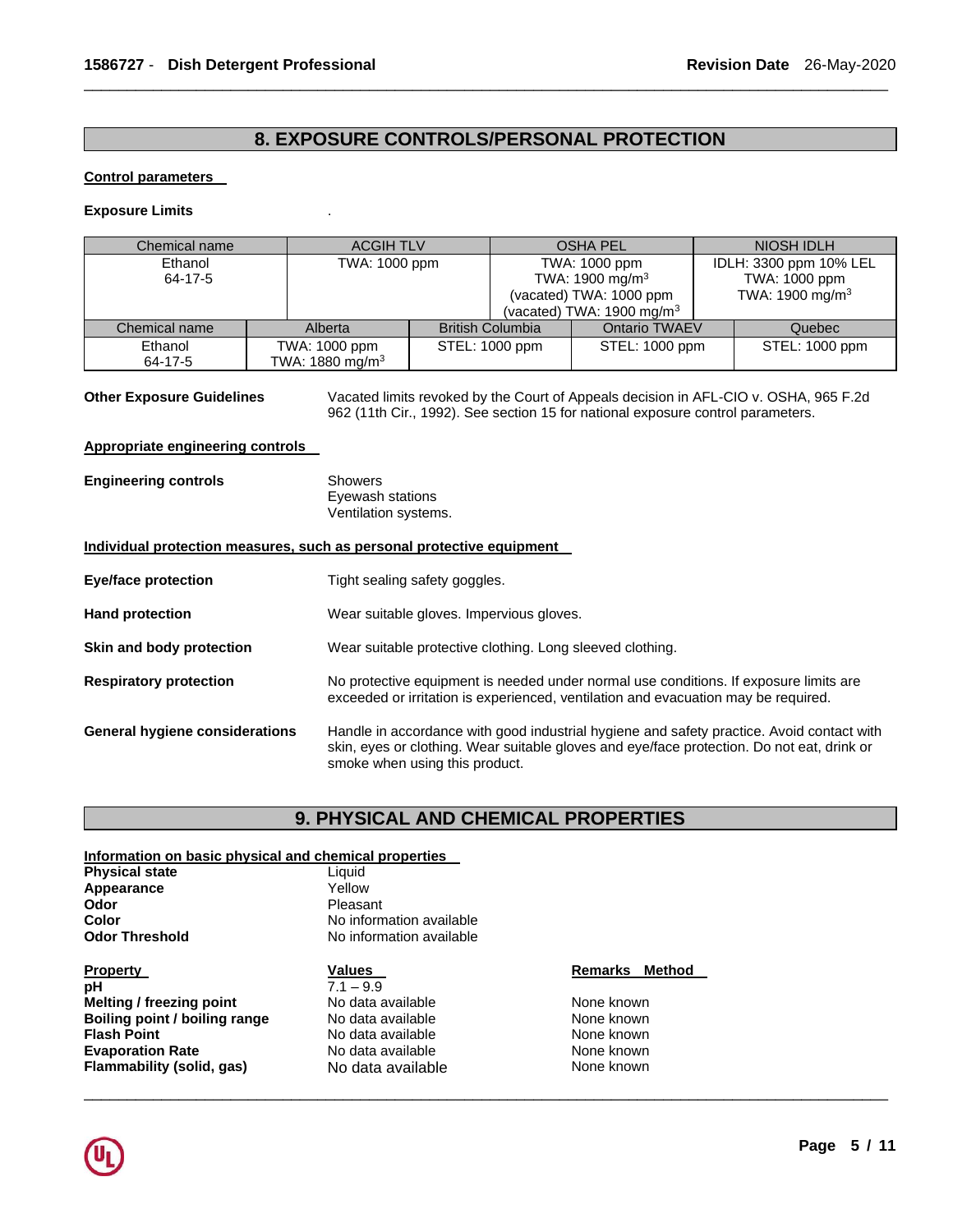| <b>Flammability Limit in Air</b>        |                          | None known |
|-----------------------------------------|--------------------------|------------|
| Upper flammability limit                | No data available        |            |
| Lower flammability limit                | No data available        |            |
| Vapor pressure                          | No data available        | None known |
| Vapor density                           | No data available        | None known |
| <b>Relative density</b>                 | 1.011                    |            |
| <b>Water Solubility</b>                 | Soluble in water         |            |
| Solubility(ies)                         | No data available        | None known |
| Partition coefficient: n-octanol/water0 |                          |            |
| <b>Autoignition temperature</b>         | No data available        | None known |
| <b>Decomposition temperature</b>        | No data available        | None known |
| <b>Kinematic viscosity</b>              | No data available        | None known |
| <b>Dynamic viscosity</b>                | No data available        | None known |
|                                         |                          |            |
| <b>Other Information</b>                |                          |            |
| <b>Explosive properties</b>             | No information available |            |
| <b>Oxidizing properties</b>             | No information available |            |
| <b>Softening Point</b>                  | No information available |            |
| <b>Molecular Weight</b>                 | No information available |            |
| <b>VOC Content (%)</b>                  | No information available |            |
| <b>Liquid Density</b>                   | No information available |            |
| <b>Bulk Density</b>                     | No information available |            |
| <b>Particle Size</b>                    | No information available |            |
| <b>Particle Size Distribution</b>       | No information available |            |
|                                         |                          |            |

## **10. STABILITY AND REACTIVITY**

\_\_\_\_\_\_\_\_\_\_\_\_\_\_\_\_\_\_\_\_\_\_\_\_\_\_\_\_\_\_\_\_\_\_\_\_\_\_\_\_\_\_\_\_\_\_\_\_\_\_\_\_\_\_\_\_\_\_\_\_\_\_\_\_\_\_\_\_\_\_\_\_\_\_\_\_\_\_\_\_\_\_\_\_\_\_\_\_\_\_\_\_\_

| <b>Reactivity</b>                                                       | No information available.                            |
|-------------------------------------------------------------------------|------------------------------------------------------|
| <b>Chemical stability</b>                                               | Stable under normal conditions.                      |
| <b>Possibility of Hazardous Reactions</b> None under normal processing. |                                                      |
| <b>Hazardous Polymerization</b>                                         | Hazardous polymerization does not occur.             |
| <b>Conditions to avoid</b>                                              | None known based on information supplied.            |
| Incompatible materials                                                  | Strong acids. Strong bases. Strong oxidizing agents. |
|                                                                         |                                                      |

**Hazardous Decomposition Products** Carbon oxides.

## **11. TOXICOLOGICAL INFORMATION**

## **Information on likely routes of exposure**

## **Product Information**

| <b>Inhalation</b>   | Specific test data for the substance or mixture is not available. May cause irritation of<br>respiratory tract.                                                                                                |
|---------------------|----------------------------------------------------------------------------------------------------------------------------------------------------------------------------------------------------------------|
| Eye contact         | Specific test data for the substance or mixture is not available. Causes serious eye<br>damage. (based on components). Severely irritating to eyes. May cause burns. May cause<br>irreversible damage to eyes. |
| <b>Skin contact</b> | Specific test data for the substance or mixture is not available. May cause sensitization by                                                                                                                   |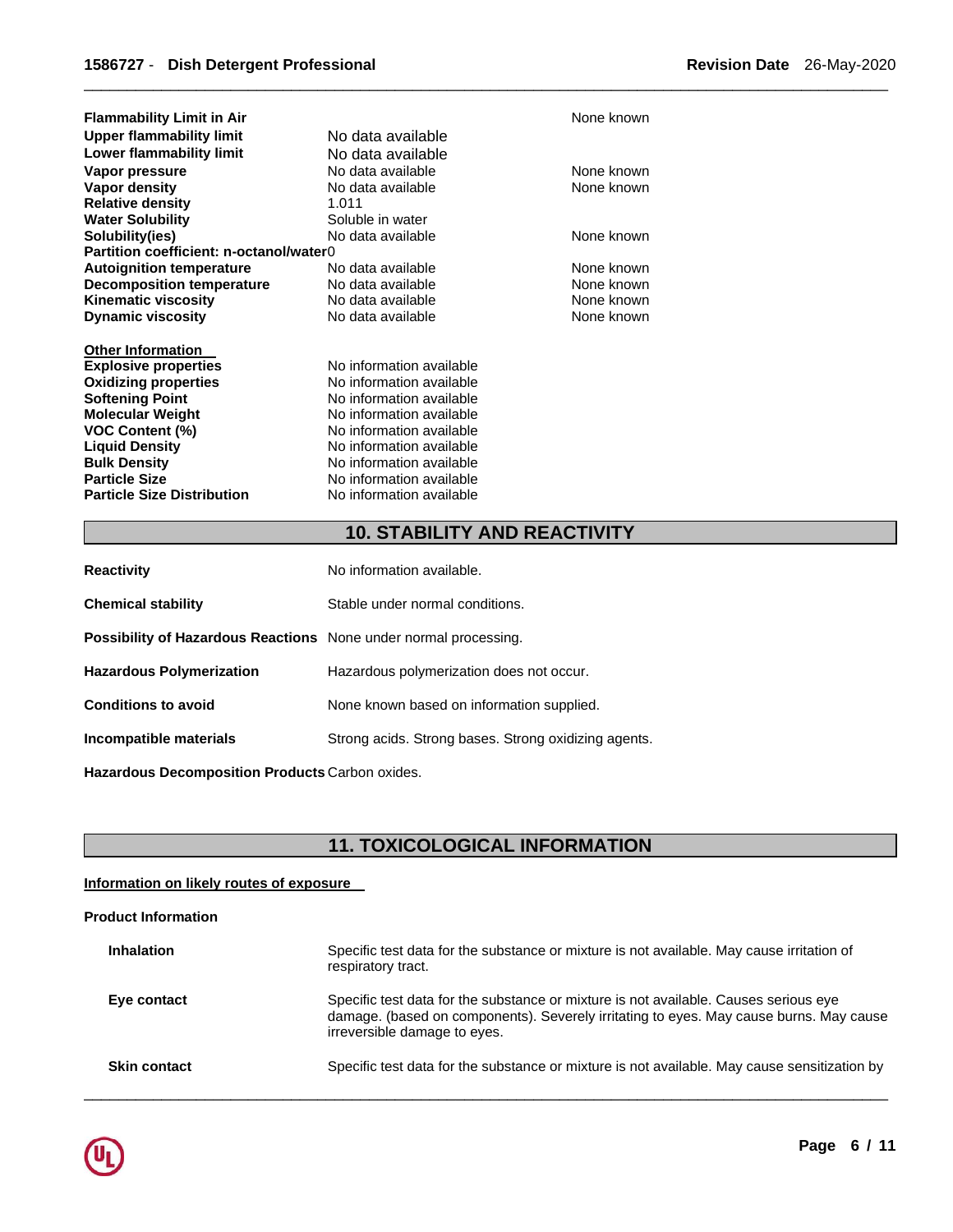|                                             | skin contact. Causes skin irritation. (based on components). Repeated or prolonged skin<br>contact may cause allergic reactions with susceptible persons.                         |  |
|---------------------------------------------|-----------------------------------------------------------------------------------------------------------------------------------------------------------------------------------|--|
| Ingestion                                   | Specific test data for the substance or mixture is not available. Ingestion may cause<br>gastrointestinal irritation, nausea, vomiting and diarrhea. May be harmful if swallowed. |  |
|                                             | Symptoms related to the physical, chemical and toxicological characteristics                                                                                                      |  |
| Symptoms                                    | Redness. Burning. May cause blindness. Itching. Rashes. Hives. May cause redness and<br>tearing of the eyes.                                                                      |  |
| Numerical measures of toxicity              |                                                                                                                                                                                   |  |
| <b>Acute Toxicity</b>                       |                                                                                                                                                                                   |  |
|                                             | The following values are calculated based on chapter 3.1 of the GHS document $\;\;$ .                                                                                             |  |
| ATEmix (oral)                               | 3,249.50 mg/kg                                                                                                                                                                    |  |
| ATEmix (inhalation-dust/mist) 4,097.64 mg/L |                                                                                                                                                                                   |  |
| Unknown acute toxicity                      | 20.35 % of the mixture consists of ingredient(s) of unknown toxicity                                                                                                              |  |
|                                             | 0 % of the mixture consists of ingredient(s) of unknown acute oral toxicity                                                                                                       |  |
|                                             | 20.35 % of the mixture consists of ingredient(s) of unknown acute dermal toxicity                                                                                                 |  |
|                                             |                                                                                                                                                                                   |  |

20.35 % of the mixture consists of ingredient(s) of unknown acute inhalation toxicity (gas)

20.35 % of the mixture consists of ingredient(s) of unknown acute inhalation toxicity (vapor)

17.85 % of the mixture consists of ingredient(s) of unknown acute inhalation toxicity (dust/mist)

## **Component Information**

| Chemical name             | Oral LD50             | Dermal LD50              | Inhalation LC50               |
|---------------------------|-----------------------|--------------------------|-------------------------------|
| Sulfuric acid,            | > 2000 mg/kg<br>(Rat) | $\overline{\phantom{0}}$ |                               |
| mono-C10-16-alkyl esters, |                       |                          |                               |
| sodium salts              |                       |                          |                               |
| Sodium laureth sulfate    | = 1600 mg/kg<br>Rat \ |                          |                               |
| Ethanol                   | = 7060 mg/kg<br>Rat \ | $\overline{\phantom{0}}$ | $(Rat)$ 4 h<br>$= 124.7$ mg/L |

## **Delayed and immediate effects as well as chronic effects from short and long-term exposure**

| <b>Skin corrosion/irritation</b>  | Classification based on data available for ingredients. Irritating to skin.                                 |
|-----------------------------------|-------------------------------------------------------------------------------------------------------------|
| Serious eye damage/eye irritation | Classification based on data available for ingredients. Causes burns. Risk of serious<br>damage to eyes.    |
| Respiratory or skin sensitization | May cause sensitization by skin contact.                                                                    |
| <b>Germ cell mutagenicity</b>     | No information available.                                                                                   |
| Carcinogenicity                   | Ethanol has been shown to be carcinogenic in long-term studies only when consumed as<br>alcoholic beverage. |

The table below indicates whether each agency has listed any ingredient as a carcinogen.

| Chemical name | $\sim$<br>AUGIF.      | <b>IARC</b> | NTP<br>.     | $\bigcap$ CLIA<br>או וטע |
|---------------|-----------------------|-------------|--------------|--------------------------|
| Ethanol       | $\Lambda$ $\sim$<br>∼ | Group       | <b>Known</b> |                          |
| 64-17-5       |                       |             |              |                          |

\_\_\_\_\_\_\_\_\_\_\_\_\_\_\_\_\_\_\_\_\_\_\_\_\_\_\_\_\_\_\_\_\_\_\_\_\_\_\_\_\_\_\_\_\_\_\_\_\_\_\_\_\_\_\_\_\_\_\_\_\_\_\_\_\_\_\_\_\_\_\_\_\_\_\_\_\_\_\_\_\_\_\_\_\_\_\_\_\_\_\_\_\_

## **Legend**

**ACGIH (American Conference of Governmental Industrial Hygienists)**

A3 - Animal Carcinogen

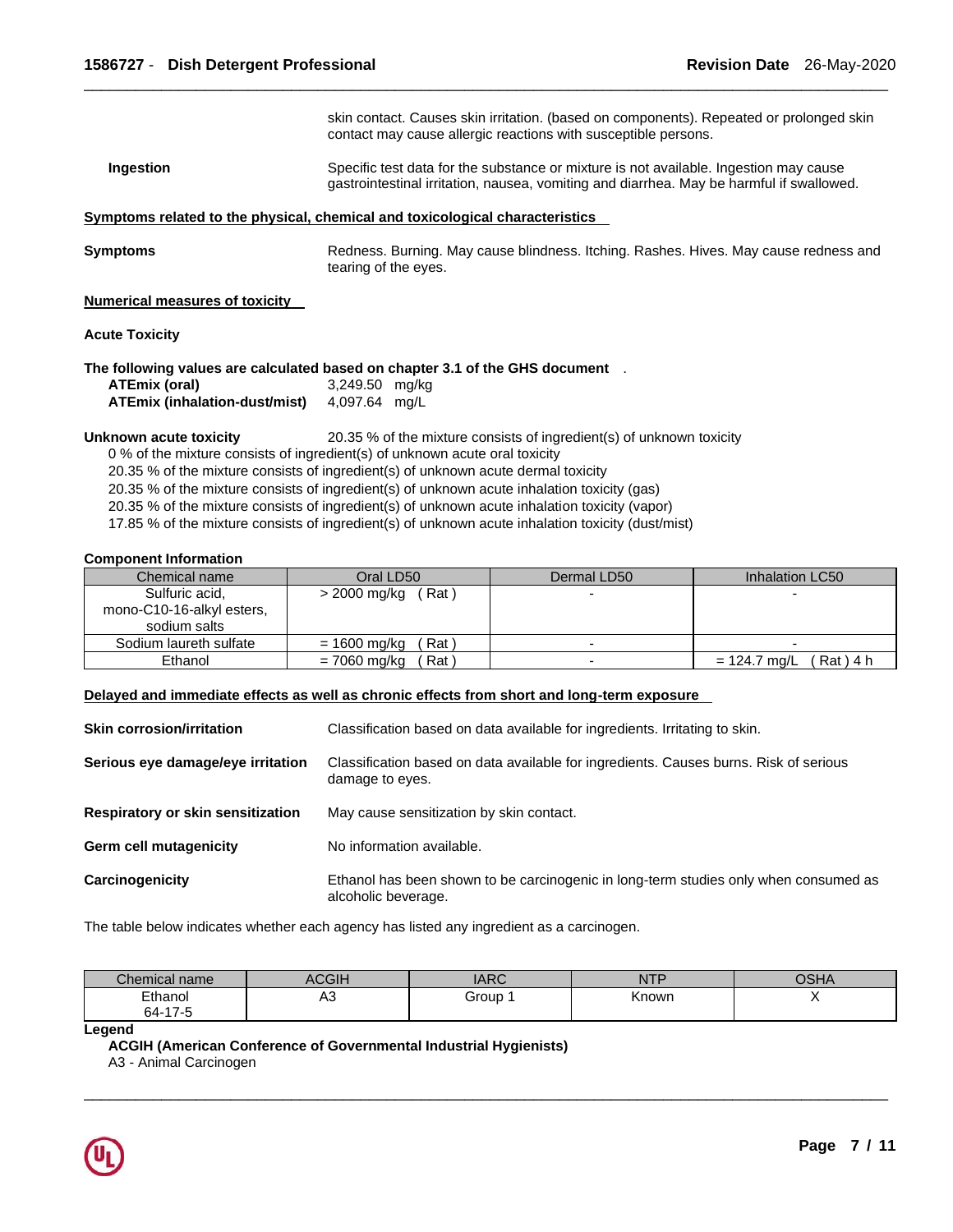| <b>IARC (International Agency for Research on Cancer)</b><br>Group 1 - Carcinogenic to Humans<br><b>NTP (National Toxicology Program)</b><br>Known - Known Carcinogen<br>OSHA (Occupational Safety and Health Administration of the US Department of Labor)<br>X - Present |                                                                                                                                                                                                                                                                                                      |  |
|----------------------------------------------------------------------------------------------------------------------------------------------------------------------------------------------------------------------------------------------------------------------------|------------------------------------------------------------------------------------------------------------------------------------------------------------------------------------------------------------------------------------------------------------------------------------------------------|--|
| <b>Reproductive toxicity</b>                                                                                                                                                                                                                                               | No information available.                                                                                                                                                                                                                                                                            |  |
| <b>STOT - single exposure</b>                                                                                                                                                                                                                                              | Based on the classification criteria of the Globally Harmonized System as adopted in the<br>country or region with which this safety data sheet complies, this product has been<br>determined to cause systemic target organ toxicity from acute exposure. (STOT SE). May<br>cause damage to organs. |  |
| <b>STOT - repeated exposure</b>                                                                                                                                                                                                                                            | No information available.                                                                                                                                                                                                                                                                            |  |
| <b>Aspiration hazard</b>                                                                                                                                                                                                                                                   | No information available.                                                                                                                                                                                                                                                                            |  |

## **12. ECOLOGICAL INFORMATION**

**Ecotoxicity Toxic to aquatic life. Harmful to aquatic life with long lasting effects.** 

| Chemical name   | Toxicity to Algae | Toxicity to Fish                                                                                                                                                 | Toxicity to<br>Microorganisms                                 | Daphnia Magna (Water<br>Flea)                                                                                                          |
|-----------------|-------------------|------------------------------------------------------------------------------------------------------------------------------------------------------------------|---------------------------------------------------------------|----------------------------------------------------------------------------------------------------------------------------------------|
| Lauramine oxide |                   | 96h LC50: = 134 mg/L<br>(Danio rerio)                                                                                                                            |                                                               |                                                                                                                                        |
| Ethanol         |                   | 96h LC50: > 100 mg/L<br>(Pimephales promelas)<br>96h LC50: 12.0 - 16.0<br>mL/L (Oncorhynchus<br>mykiss) 96h LC50:<br>13400 - 15100 mg/L<br>(Pimephales promelas) | $EC50 = 34634$ mg/L 30<br>min<br>$EC50 = 35470$ mg/L 5<br>min | 24h EC50: = 10800 mg/L<br>(Daphnia magna) 48h<br>LC50: 9268 - 14221<br>mg/L (Daphnia magna)<br>48h EC50: $= 2$ mg/L<br>(Daphnia magna) |

Persistence and Degradability No information available.

## **Bioaccumulation**

## **Component Information**

| $\sim$<br>$-$ hor-<br>$-$<br>31 I I C | Pow<br>LOO.                |
|---------------------------------------|----------------------------|
| Fthanoi                               | $\sim$<br>-<br>--<br>∠ט.ט∠ |
|                                       |                            |

**Mobility Mobility No information available.** 

.

**Other adverse effects** No information available.

## **13. DISPOSAL CONSIDERATIONS**

## **Waste treatment methods**

| Waste from residues/unused | Dispose of in accordance with local regulations. Dispose of waste in accordance with |
|----------------------------|--------------------------------------------------------------------------------------|
| products                   | environmental legislation.                                                           |
| Contaminated packaging     | Do not reuse empty containers.                                                       |

\_\_\_\_\_\_\_\_\_\_\_\_\_\_\_\_\_\_\_\_\_\_\_\_\_\_\_\_\_\_\_\_\_\_\_\_\_\_\_\_\_\_\_\_\_\_\_\_\_\_\_\_\_\_\_\_\_\_\_\_\_\_\_\_\_\_\_\_\_\_\_\_\_\_\_\_\_\_\_\_\_\_\_\_\_\_\_\_\_\_\_\_\_

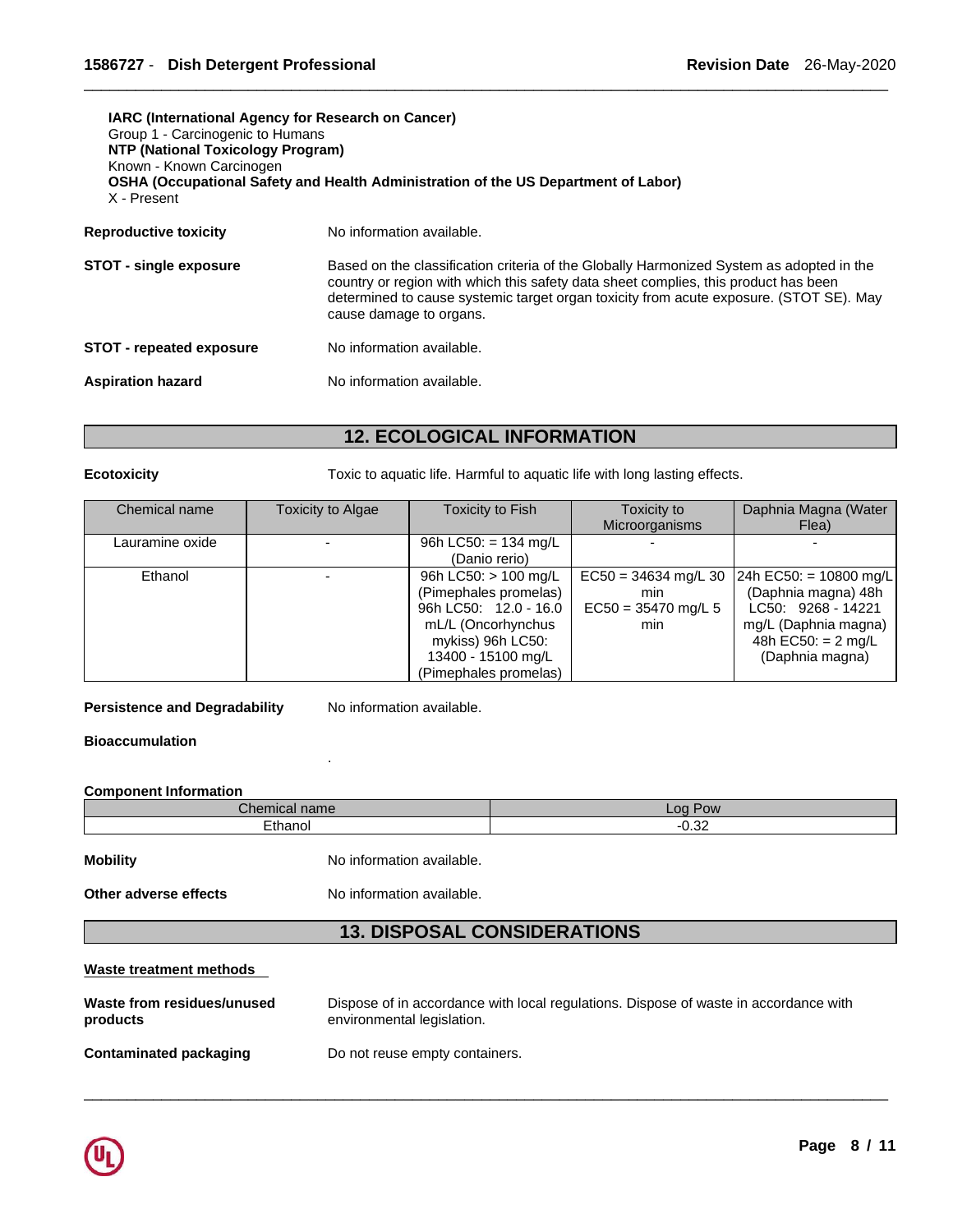## **California Waste Codes** 561

This product contains one or more substances that are listed with the State of California as a hazardous waste.

| Chemical name | California Hazardous Waste |
|---------------|----------------------------|
| Fthanol       | Toxic                      |
| 64-17-5       | 'anitable                  |

\_\_\_\_\_\_\_\_\_\_\_\_\_\_\_\_\_\_\_\_\_\_\_\_\_\_\_\_\_\_\_\_\_\_\_\_\_\_\_\_\_\_\_\_\_\_\_\_\_\_\_\_\_\_\_\_\_\_\_\_\_\_\_\_\_\_\_\_\_\_\_\_\_\_\_\_\_\_\_\_\_\_\_\_\_\_\_\_\_\_\_\_\_

## **14. TRANSPORT INFORMATION**

| DOT<br><b>Proper Shipping Name</b><br><b>Hazard Class</b>  | <b>NOT REGULATED</b><br>NON-REGULATED<br>N/A |
|------------------------------------------------------------|----------------------------------------------|
| TDG.                                                       | Not regulated                                |
| <b>MEX</b>                                                 | Not regulated                                |
| ICAO                                                       | Not regulated                                |
| IATA<br><b>Proper Shipping Name</b><br><b>Hazard Class</b> | Not regulated<br><b>NON REGULATED</b><br>N/A |
| <b>IMDG/IMO</b><br><b>Hazard Class</b>                     | Not regulated<br>N/A                         |
| <b>RID</b>                                                 | Not regulated                                |
| ADR                                                        | Not regulated                                |
| ADN                                                        | Not regulated                                |

## **15. REGULATORY INFORMATION**

\_\_\_\_\_\_\_\_\_\_\_\_\_\_\_\_\_\_\_\_\_\_\_\_\_\_\_\_\_\_\_\_\_\_\_\_\_\_\_\_\_\_\_\_\_\_\_\_\_\_\_\_\_\_\_\_\_\_\_\_\_\_\_\_\_\_\_\_\_\_\_\_\_\_\_\_\_\_\_\_\_\_\_\_\_\_\_\_\_\_\_\_\_

**Safety, health and environmental regulations/legislation specific for the substance or mixture** 

#### **International Regulations**

**The Montreal Protocol on Substances that Deplete the Ozone Layer** Not applicable

**The Stockholm Convention on Persistent Organic Pollutants** Not applicable

**The Rotterdam Convention** Not applicable

## **International Inventories**

| <b>TSCA</b>          | Contact supplier for inventory compliance status. |
|----------------------|---------------------------------------------------|
| <b>DSL/NDSL</b>      | Contact supplier for inventory compliance status. |
| <b>EINECS/ELINCS</b> | Contact supplier for inventory compliance status. |
| <b>ENCS</b>          | Contact supplier for inventory compliance status. |
| KECL                 | Contact supplier for inventory compliance status. |
| <b>PICCS</b>         | Contact supplier for inventory compliance status. |
| <b>AICS</b>          | Contact supplier for inventory compliance status. |

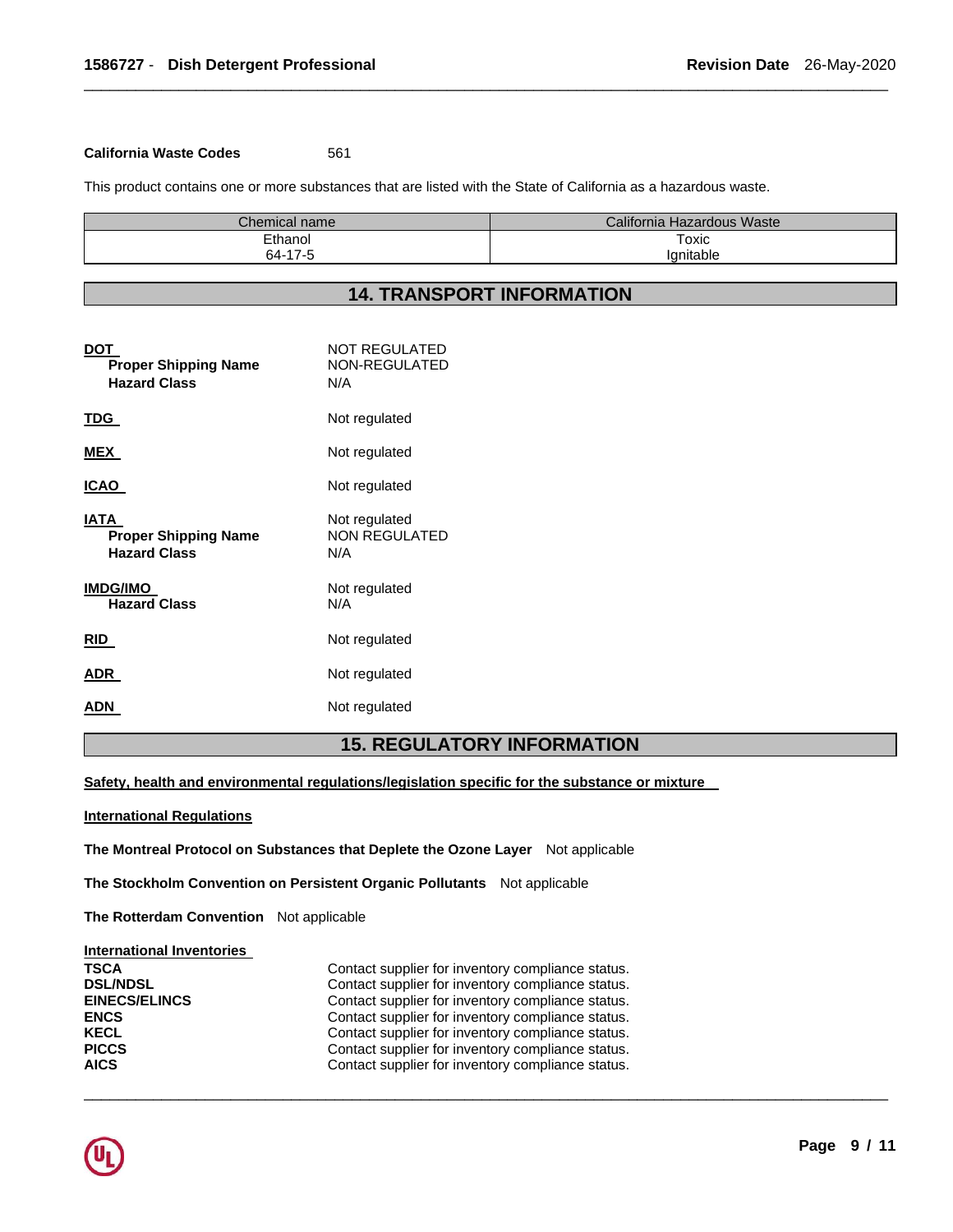**Legend** 

**TSCA** - United States Toxic Substances Control Act Section 8(b) Inventory

**DSL/NDSL** - Canadian Domestic Substances List/Non-Domestic Substances List

**EINECS/ELINCS** - European Inventory of Existing Chemical Substances/European List of Notified Chemical Substances

\_\_\_\_\_\_\_\_\_\_\_\_\_\_\_\_\_\_\_\_\_\_\_\_\_\_\_\_\_\_\_\_\_\_\_\_\_\_\_\_\_\_\_\_\_\_\_\_\_\_\_\_\_\_\_\_\_\_\_\_\_\_\_\_\_\_\_\_\_\_\_\_\_\_\_\_\_\_\_\_\_\_\_\_\_\_\_\_\_\_\_\_\_

**ENCS** - Japan Existing and New Chemical Substances

**KECL** - Korean Existing and Evaluated Chemical Substances

**PICCS** - Philippines Inventory of Chemicals and Chemical Substances

**AICS** - Australian Inventory of Chemical Substances

## **US Federal Regulations**

## **SARA 313**

Section 313 of Title III of the Superfund Amendments and Reauthorization Act of 1986 (SARA). This product does not contain any chemicals which are subject to the reporting requirements of the Act and Title 40 of the Code of Federal Regulations, Part 372

## **SARA 311/312 Hazard Categories**

Should this product meet EPCRA 311/312 Tier reporting criteria at 40 CFR 370, refer to Section 2 of this SDS for appropriate classifications. Under the amended regulations at 40 CFR 370, EPCRA 311/312 Tier II reporting for the 2017 calendar year will need to be consistent with updated hazard classifications.

## **CWA (Clean Water Act)**

This product does not contain any substances regulated as pollutants pursuant to the Clean Water Act (40 CFR 122.21 and 40 CFR 122.42)

## **CERCLA**

This material, as supplied, does not contain any substances regulated as hazardous substances under the Comprehensive Environmental Response Compensation and Liability Act (CERCLA) (40 CFR 302) or the Superfund Amendments and Reauthorization Act (SARA) (40 CFR 355). There may be specific reporting requirements at the local, regional, or state level pertaining to releases of this material

## **US State Regulations**

## **California Proposition 65**

This product contains the following Proposition 65 chemicals. Ethyl alcohol is only a considered a Proposition 65 developmental hazard when it is ingested as an alcoholic beverage.

| <b>Chemical name</b>                 | <b>California Proposition 65</b> |
|--------------------------------------|----------------------------------|
| Ethanol - 64-17-5                    | Developmental                    |
| U.S. State Right-to-Know Regulations |                                  |

This product may contain substances regulated by state right-to-know regulations.

| <b>Chemical name</b> | <b>New Jersey</b> | <b>Massachusetts</b> | <b>Pennsylvania</b> | Rhode Island | <b>Illinois</b> |
|----------------------|-------------------|----------------------|---------------------|--------------|-----------------|
| Ethanol              |                   |                      |                     |              |                 |
| 64-17-5              |                   |                      |                     |              |                 |

| <b>16. OTHER INFORMATION</b> |                         |  |              |     |                         |                                                     |  |  |  |
|------------------------------|-------------------------|--|--------------|-----|-------------------------|-----------------------------------------------------|--|--|--|
| <b>NFPA</b>                  | Health hazards 3        |  | Flammability |     | Instability<br>- 0      | <b>Physical and Chemical</b>                        |  |  |  |
| <b>HMIS</b>                  | <b>Health hazards</b> 3 |  | Flammability | - 0 | <b>Physical hazards</b> | <b>Properties</b> -<br><b>Personal Protection X</b> |  |  |  |

\_\_\_\_\_\_\_\_\_\_\_\_\_\_\_\_\_\_\_\_\_\_\_\_\_\_\_\_\_\_\_\_\_\_\_\_\_\_\_\_\_\_\_\_\_\_\_\_\_\_\_\_\_\_\_\_\_\_\_\_\_\_\_\_\_\_\_\_\_\_\_\_\_\_\_\_\_\_\_\_\_\_\_\_\_\_\_\_\_\_\_\_\_